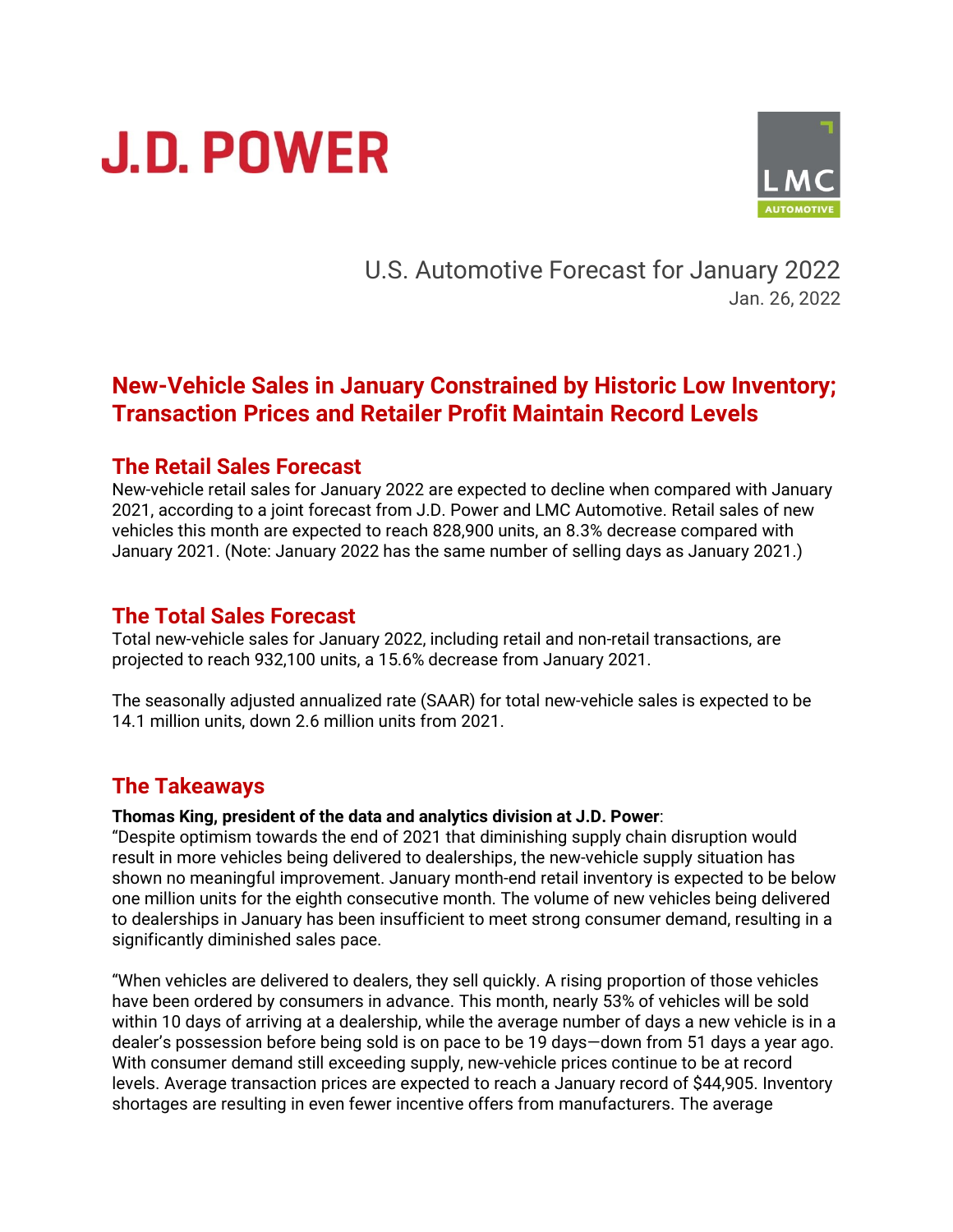manufacturer incentive spend per vehicle is on pace to be \$1,319, a decrease of \$2,163 from a year ago. Expressed as a percentage of the average vehicle MSRP, incentives for January are trending toward a record low of 2.9%, down nearly 5.2 percentage points from a year ago and the first time below 3.0%.

"Despite lower volumes, higher prices mean that consumers are on track to spend a healthy \$37.2 billion on new vehicles this month, the highest on record for the month of January and 10% above January 2020.

"Dealers also are continuing to benefit from high transaction prices with total retailer profit per unit—inclusive of grosses and finance & insurance income—being on pace to reach a \$5,138, an increase of \$2,969 from a year ago and the fourth consecutive month above \$5,000. The gains in per-unit profit are offsetting the drop in sales volume as the total aggregate retailer profit from new-vehicle sales is projected to be up 117% from January 2021, reaching \$4.3 billion.

"Record new-vehicle prices are being supported by exceptionally strong used-vehicle prices, as new-vehicle buyers benefit from more equity on their trade-in vehicles. The average trade-in equity for January is trending towards \$9,852, an 88% increase of \$4,611 from a year ago. Also, interest rates are favorable when compared with a year ago. The average interest rate for loans in January is expected to decrease 14 basis points to 4.14%. Even with lower interest rates and increased trade-in values, the average monthly finance payment is on pace to hit a record high for the month of January of \$669, up \$73 from January 2021.

"Although the start of 2022 is disappointing from a sales standpoint, the underlying health metrics of the industry have never been stronger. Looking forward to February, the overall industry sales pace will continue to be constrained by procurement, production and distribution and all indications are that deliveries will not rise substantially for the industry in aggregate. This means February will likely be another month of suppressed sales volume offset by near record level pricing and profitability."

| <b>U.S. New Vehicle</b> | January 2022 <sup>1, 2</sup>                                  | December 2021      | January 2021       |
|-------------------------|---------------------------------------------------------------|--------------------|--------------------|
| <b>Retail Sales</b>     | 828,853 units<br>(-8.3% lower than January 2021) <sup>2</sup> | 1,056,979 units    | 903,829 units      |
| <b>Total Sales</b>      | 932,099 units<br>(-15.6% lower January 2021) <sup>2</sup>     | 1,195,178 units    | 1,104,672 units    |
| <b>Retail SAAR</b>      | 13.1 million units                                            | 11.2 million units | 14.3 million units |
| <b>Total SAAR</b>       | 14.1 million units                                            | 12.4 million units | 16.8 million units |

## **Sales & SAAR Comparison**

 $1$  Figures cited for January 2022 are forecasted based on the first 17 selling days of the month.

<sup>2</sup> January 2022 has 24 selling days, the same as January 2021.

## **The Details**

• The average new-vehicle retail transaction price in January is expected to reach \$44,905. The previous high for any month, \$45,283, was set in December 2021.